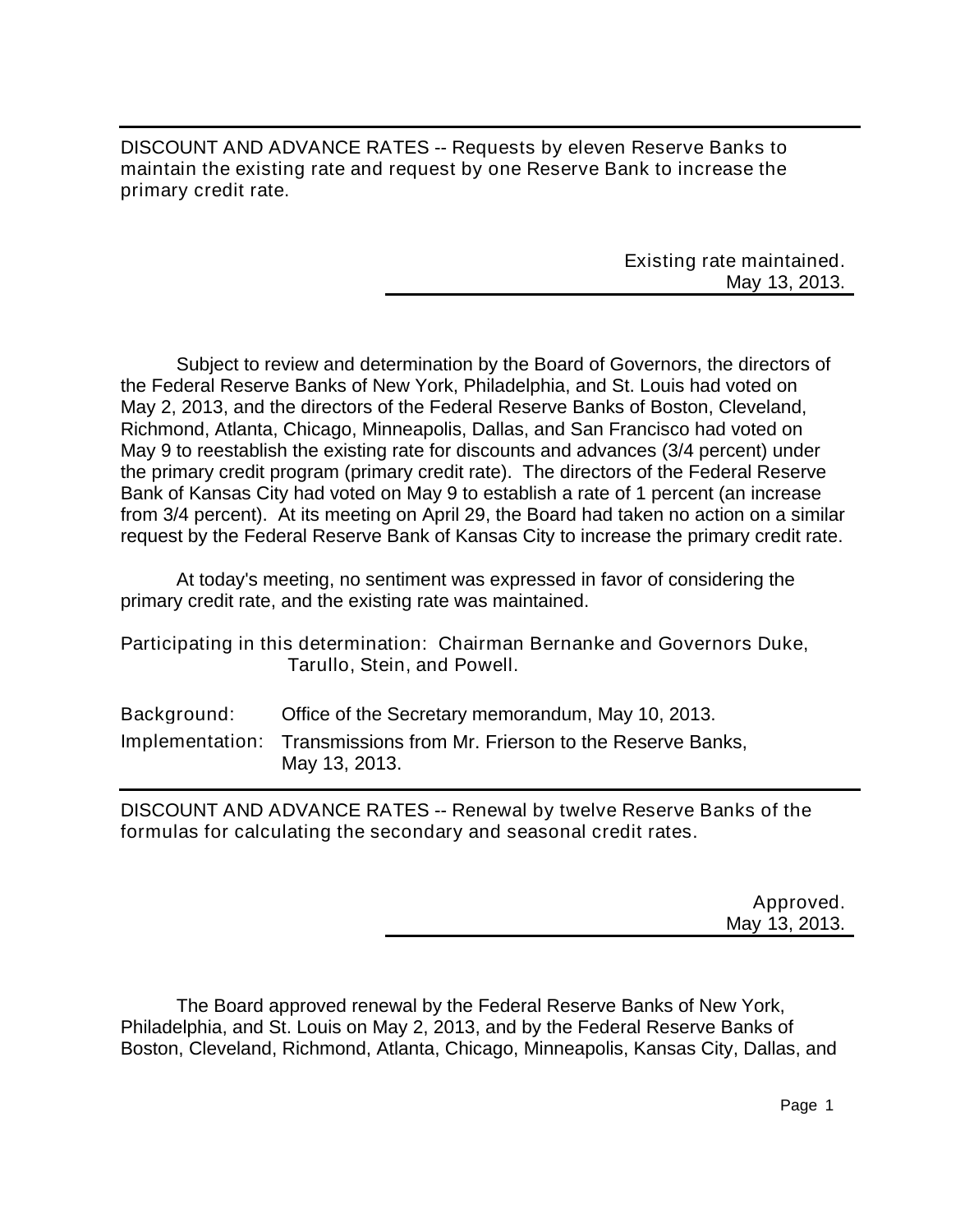San Francisco on May 9 of the formulas for calculating the rates applicable to discounts and advances under the secondary and seasonal credit programs.

| Voting for this action: Chairman Bernanke and Governors Duke, Tarullo, |
|------------------------------------------------------------------------|
| Stein, and Powell.                                                     |

| Background: | Office of the Secretary memorandum, May 10, 2013.                                      |
|-------------|----------------------------------------------------------------------------------------|
|             | Implementation: Transmissions from Mr. Frierson to the Reserve Banks,<br>May 13, 2013. |

DISCOUNT AND ADVANCE RATES -- Requests by eleven Reserve Banks to maintain the existing rate and request by one Reserve Bank to increase the primary credit rate.

> Existing rate maintained. June 3, 2013.

Subject to review and determination by the Board of Governors, the directors of the Federal Reserve Banks of Boston, Philadelphia, Cleveland, Richmond, Atlanta, Chicago, Minneapolis, Dallas, and San Francisco had voted on May 23, 2013, and the directors of the Federal Reserve Banks of New York and St. Louis had voted on May 30 to reestablish the existing rate for discounts and advances (3/4 percent) under the primary credit program (primary credit rate). The directors of the Federal Reserve Bank of Kansas City had voted on May 30 to establish a rate of 1 percent (an increase from 3/4 percent). At its meeting on May 13, the Board had taken no action on a similar request by the Federal Reserve Bank of Kansas City to increase the primary credit rate.

At today's meeting, no sentiment was expressed in favor of considering the primary credit rate, and the existing rate was maintained.

Participating in this determination: Chairman Bernanke and Governors Duke, Tarullo, Stein, and Powell.

| Background: | Office of the Secretary memorandum, May 31, 2013.                                      |
|-------------|----------------------------------------------------------------------------------------|
|             | Implementation: Transmissions from Mr. Frierson to the Reserve Banks, June 3,<br>2013. |

DISCOUNT AND ADVANCE RATES -- Renewal by twelve Reserve Banks of the formulas for calculating the secondary and seasonal credit rates.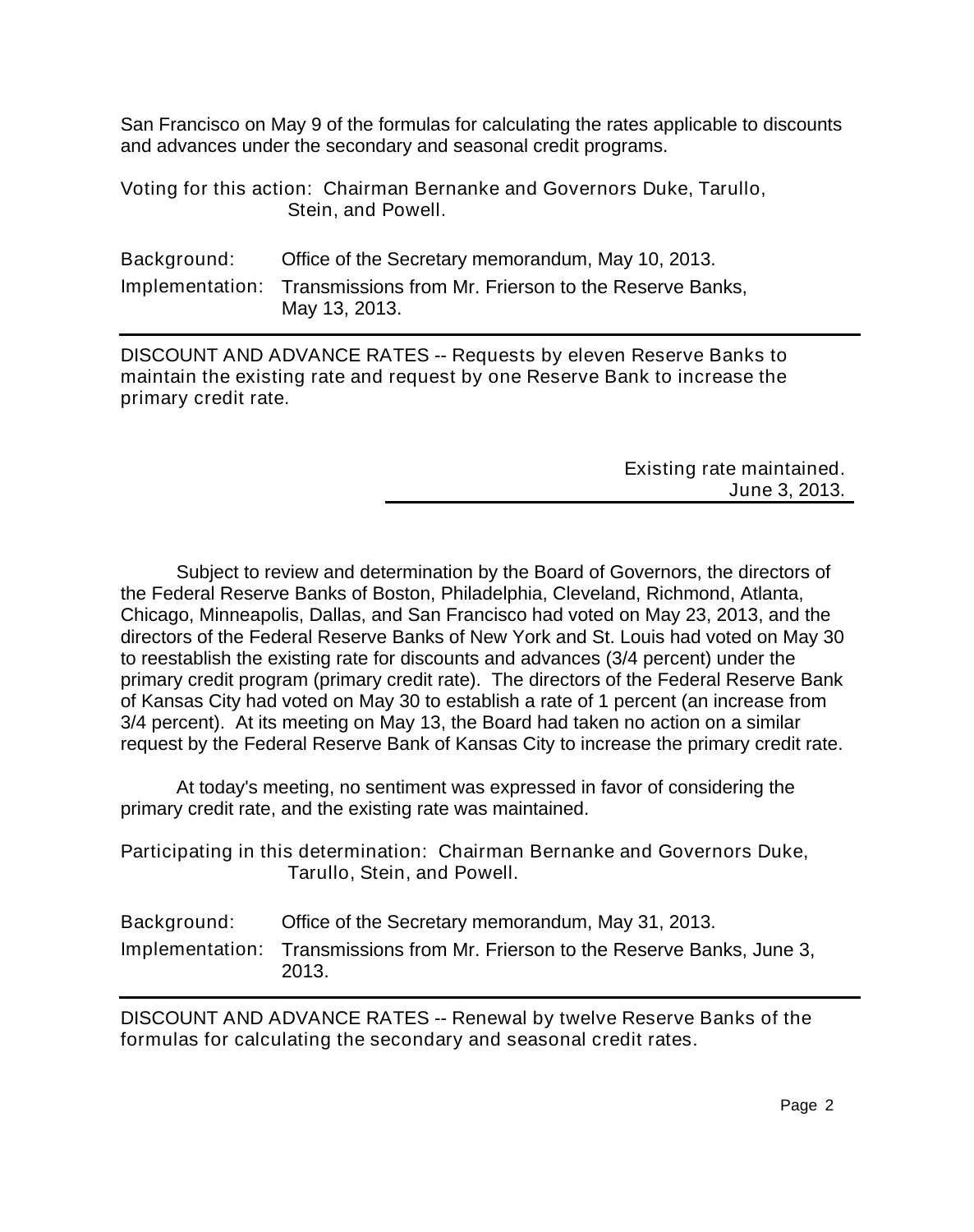The Board approved renewal by the Federal Reserve Banks of Boston, Philadelphia, Cleveland, Richmond, Atlanta, Chicago, Minneapolis, Dallas, and San Francisco on May 23, 2013, and by the Federal Reserve Banks of New York, St. Louis, and Kansas City on May 30 of the formulas for calculating the rates applicable to discounts and advances under the secondary and seasonal credit programs.

Voting for this action: Chairman Bernanke and Governors Duke, Tarullo, Stein, and Powell.

| Background: | Office of the Secretary memorandum, May 31, 2013.                                      |
|-------------|----------------------------------------------------------------------------------------|
|             | Implementation: Transmissions from Mr. Frierson to the Reserve Banks, June 3,<br>2013. |

DISCOUNT AND ADVANCE RATES -- Requests by ten Reserve Banks to maintain the existing rate and requests by two Reserve Banks to increase the primary credit rate.

> Existing rate maintained. June 17, 2013.

Subject to review and determination by the Board of Governors, the directors of the Federal Reserve Banks of Boston, New York, Richmond, St. Louis, Minneapolis, and Dallas had voted on June 6, 2013, and the directors of the Federal Reserve Banks of Cleveland, Atlanta, Chicago, and San Francisco had voted on June 13 to reestablish the existing rate for discounts and advances (3/4 percent) under the primary credit program (primary credit rate). The directors of the Federal Reserve Bank of Philadelphia had voted on June 6, and the directors of the Federal Reserve Bank of Kansas City had voted on June 13, to establish a rate of 1 percent (an increase from 3/4 percent). At its meeting on June 3, the Board had taken no action on a request by the Federal Reserve Bank of Kansas City to increase the primary credit rate.

In general, Federal Reserve Bank directors viewed economic activity as continuing to expand at a moderate pace. Most directors reported further improvements in housing and housing-related sectors, while recent data on consumer spending,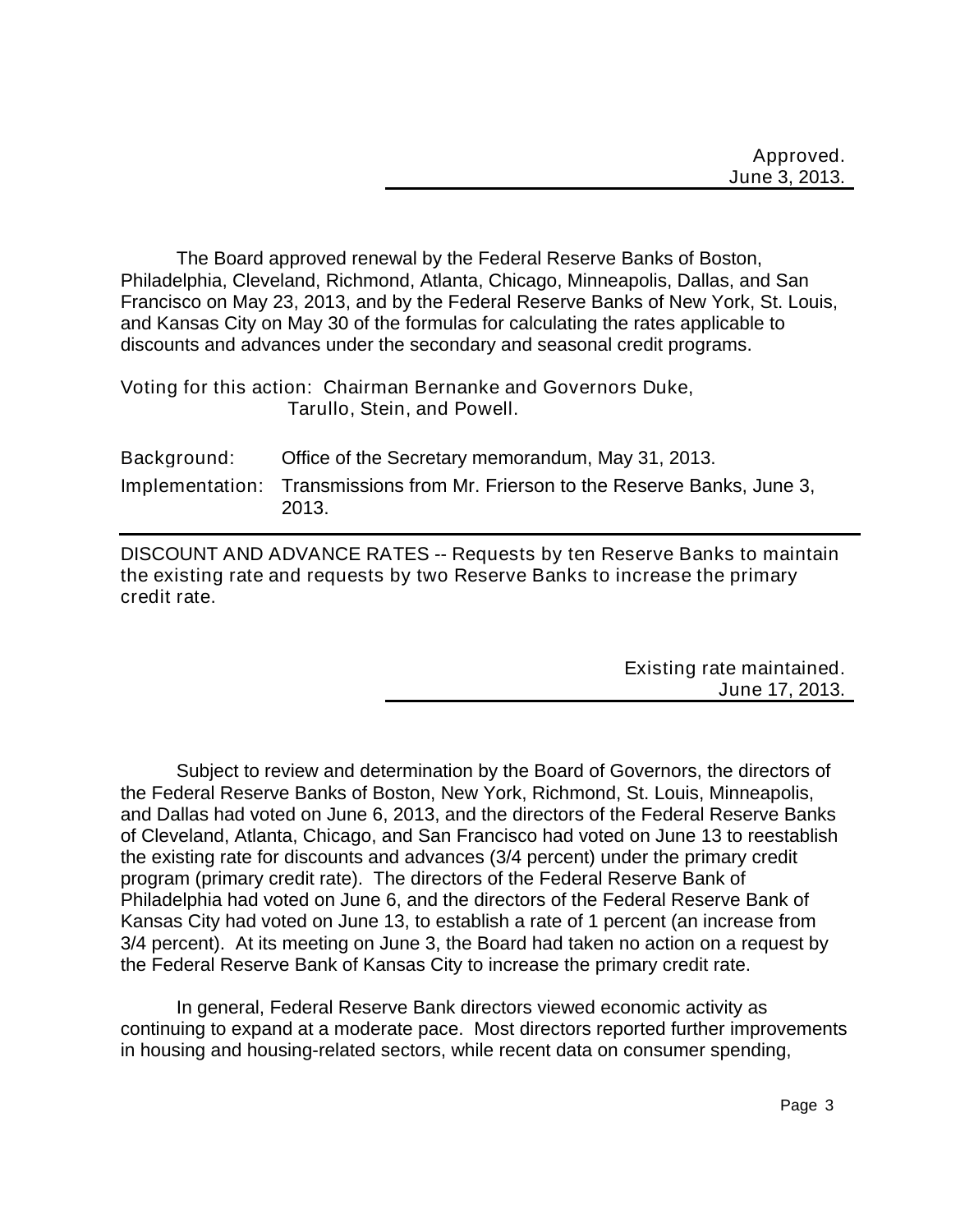manufacturing, and business investment were more mixed. Some directors noted signs of improvement in labor markets, but the unemployment rate remained elevated. Overall, directors continued to see downside risks to the outlook from the elevated unemployment rate and ongoing fiscal constraints. Although recent inflation readings were lower than the Federal Open Market Committee's announced target rate, directors did not note a change in longer-term inflation expectations, which had remained stable. Against this backdrop, most directors recommended that the current primary credit rate be maintained.

As another step toward restoring a pre-crisis discount rate structure, some directors supported increasing the primary credit rate by 25 basis points (to 1 percent) at this time. Such an action would result in a 75-basis-point spread between the primary credit rate and the upper end of the Federal Open Market Committee's target range for the federal funds rate. These directors favored a move toward normalization of the primary credit rate in light of current and anticipated economic conditions.

Today, Board members considered the primary credit rate and discussed, on a preliminary basis, their individual assessments of the appropriate rate and its communication, which would be discussed at the meeting of the Federal Open Market Committee this week. No sentiment was expressed for changing the primary credit rate before the Committee's meeting, and the existing rate was maintained. Thereafter, a discussion of economic and financial developments and issues related to possible policy actions took place.

Participating in this determination: Chairman Bernanke, Vice Chair Yellen, and Governors Duke, Tarullo, Raskin, Stein, and Powell.

| Background: | Office of the Secretary memorandum, June 14, 2013.                                      |
|-------------|-----------------------------------------------------------------------------------------|
|             | Implementation: Transmissions from Mr. Frierson to the Reserve Banks, June 17,<br>2013. |

DISCOUNT AND ADVANCE RATES -- Renewal by twelve Reserve Banks of the formulas for calculating the secondary and seasonal credit rates.

> Approved. June 17, 2013.

The Board approved renewal by the Federal Reserve Banks of Boston, New York, Philadelphia, Richmond, St. Louis, Minneapolis, and Dallas on June 6, 2013, and by the Federal Reserve Banks of Cleveland, Atlanta, Chicago, Kansas City, and San